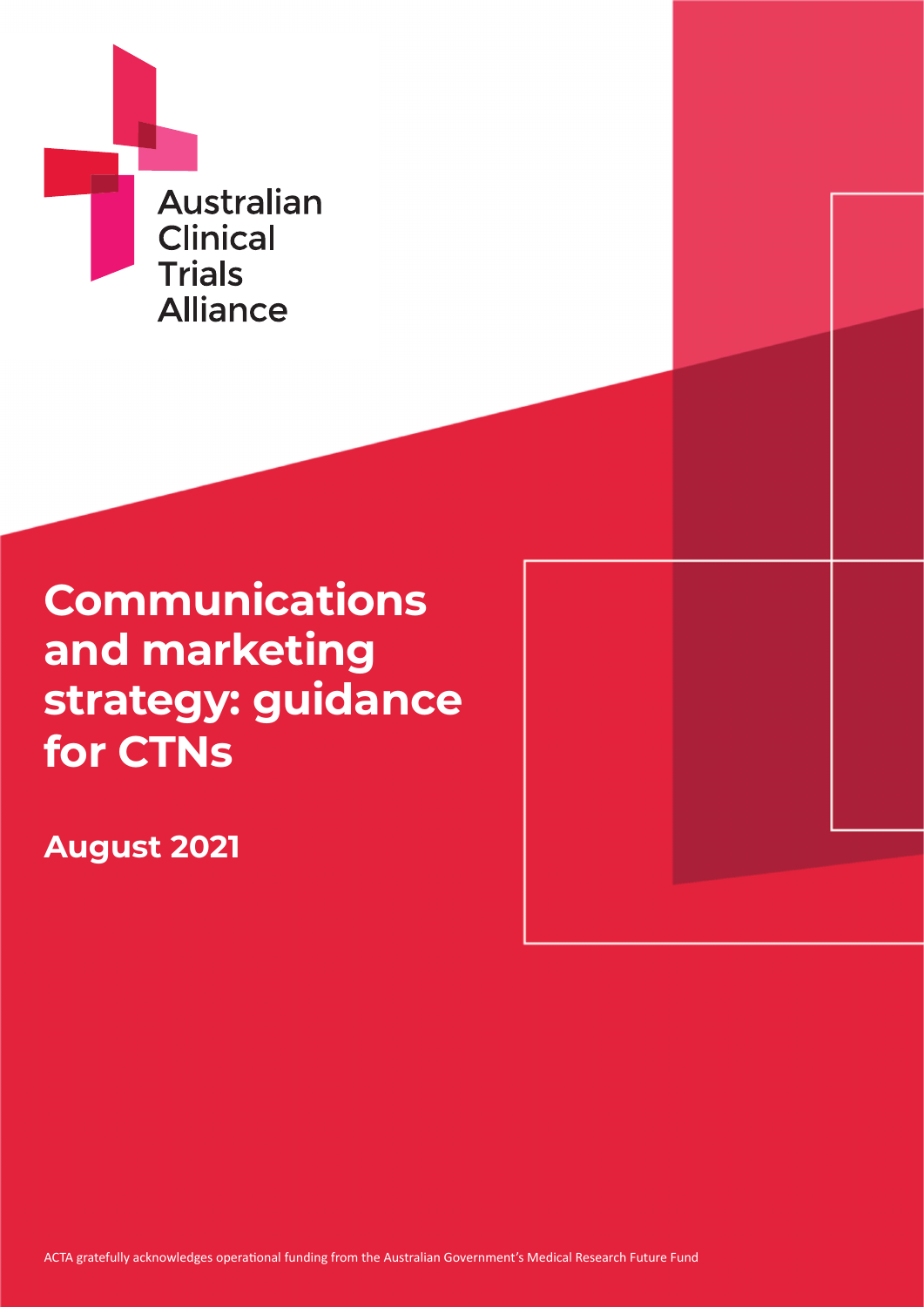# **TABLE OF CONTENTS**

| Purpose of this document                                                             | 3  |
|--------------------------------------------------------------------------------------|----|
| The role of ACTA in developing communications and marketing strategies or guidelines | 3  |
| Acknowledgements                                                                     | 3  |
| Use of this document                                                                 | 3  |
| Disclaimer                                                                           | 3  |
| Abbreviations                                                                        | 3  |
| Introduction                                                                         | 4  |
| Why communications and marketing?                                                    | 5  |
| Elements of a communications and marketing strategy                                  | 6  |
| Goals                                                                                | 6  |
| Resources                                                                            | 6  |
| CTN websites                                                                         | 7  |
| Why CTNs need a website?                                                             | 7  |
| Summary                                                                              | 8  |
| Email marketing for CTNs                                                             | 9  |
| What is email marketing?                                                             | 9  |
| Why email marketing for CTNs?                                                        | 9  |
| Types of email marketing campaigns                                                   | 9  |
| Data dashboards for CTNs                                                             | 10 |
| What are data dashboards?                                                            | 10 |
| Purpose of data dashboards                                                           | 10 |
| How to set up a data dashboard                                                       | 11 |
| Social media for CTNs                                                                | 12 |
| Why social media?                                                                    | 12 |
| Which social media channels are recommended for CTNs?                                | 12 |
| Basic rules of social media for CTNs                                                 | 12 |
| Tools for social media                                                               | 12 |
| Stakeholder/audience identification, analysis and communications                     | 14 |
| Stakeholder/audience identification                                                  | 14 |
| <b>Brand development</b>                                                             | 17 |
| Dedicated communication and marketing resources                                      | 18 |
| References                                                                           | 19 |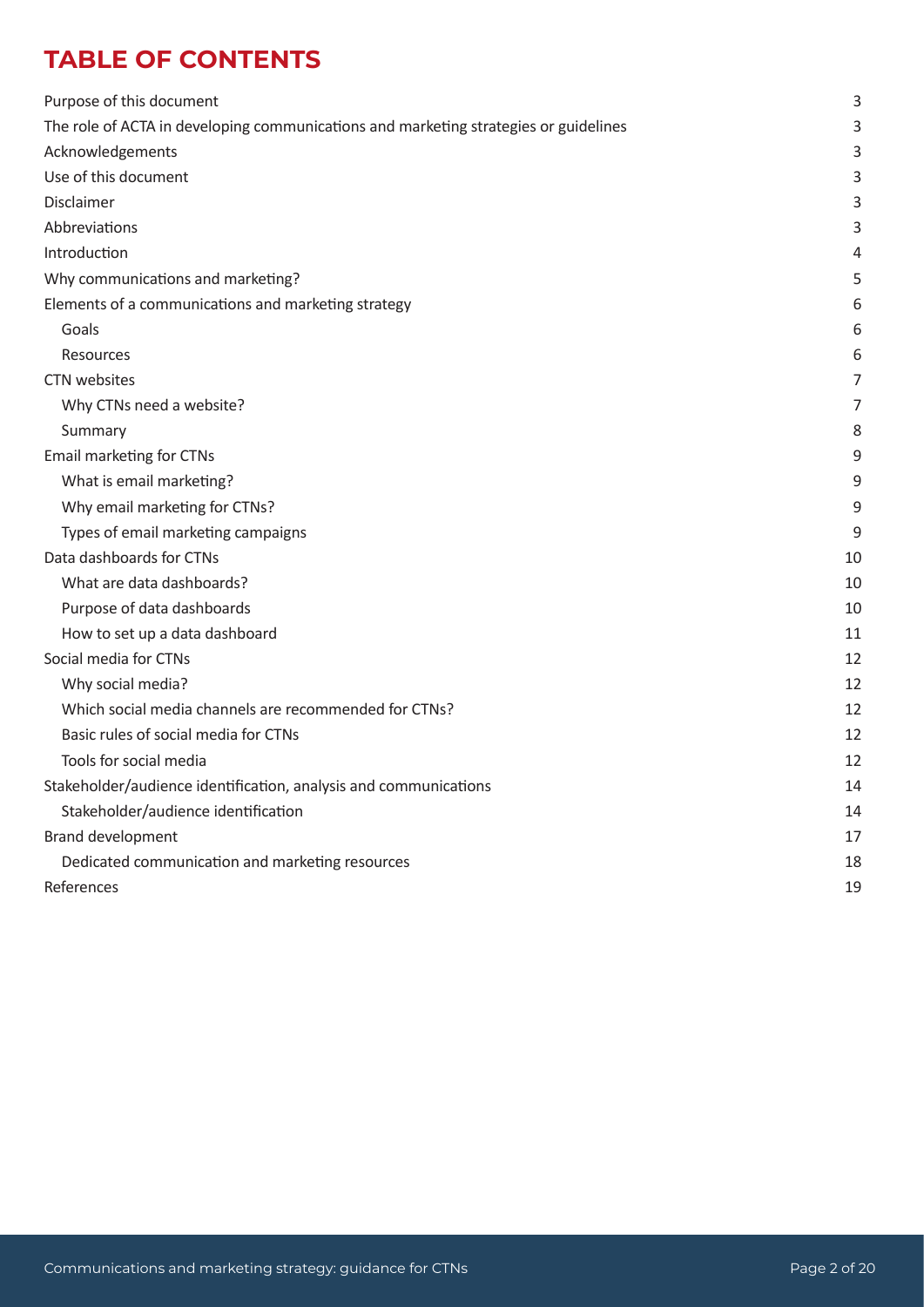# <span id="page-2-0"></span>**PURPOSE OF THIS DOCUMENT**

This document will assist Clinical Trial Networks (CTNs) in establishing communications and marketing strategies or guidelines.

# **THE ROLE OF ACTA IN DEVELOPING COMMUNICATIONS AND MARKETING STRATEGIES OR GUIDELINES**

The Australian Clinical Trials Alliance (ACTA) is providing advice to assist CTNs in developing communications and marketing strategies or guidelines. The generic advice provided by ACTA should be considered and applied by each CTN considering their specific requirements as well as relevant laws and regulations.

# **ACKNOWLEDGEMENTS**

ACTA acknowledge the contributions of CTN members and members of ACTA's Efficient and Effective CTNs Reference Group in the preparation, development and review of this document. We would like to thank Australasian Gastro-Intestinal Trials Group (AGITG), PC4 and PRAXIS Australia for sharing materials that were considered when drafting this document. We also wish to acknowledge IPM Media for sharing their marketing and communication resources.

# **USE OF THIS DOCUMENT**

ACTA encourages the use of all materials that are available on its website (www.clinicaltrialsalliance.org.au) in the pursuit of improving the clinical trials enterprise. ACTA requests that the following acknowledgement is included in any CTN guidelines that are developed and documented using knowledge gained from this document:

"[Name of CTN] acknowledges the contribution of ACTA to the development of communication processes within our network (reference: *Communications and marketing strategy: guidance for CTNs*)".

# **DISCLAIMER**

The information in this document is for general guidance only. ACTA does not make any representations or warranties (expressed or implied) as to the accuracy, currency or authenticity of the information provided.

# **ABBREVIATIONS**

| <b>ACTA</b> | Australian Clinical Trials Alliance |  |
|-------------|-------------------------------------|--|
| <b>CTN</b>  | <b>Clinical Trial Network</b>       |  |
| <b>CMS</b>  | <b>Content Management System</b>    |  |
| <b>SEO</b>  | Search Engine Optimisation          |  |
| <b>KPI</b>  | Key Performance Indicator           |  |
| <b>PD</b>   | <b>Position Description</b>         |  |
| <b>NGO</b>  | Non-Governmental Organisation       |  |
| <b>NPO</b>  | Non-Profit Organisation             |  |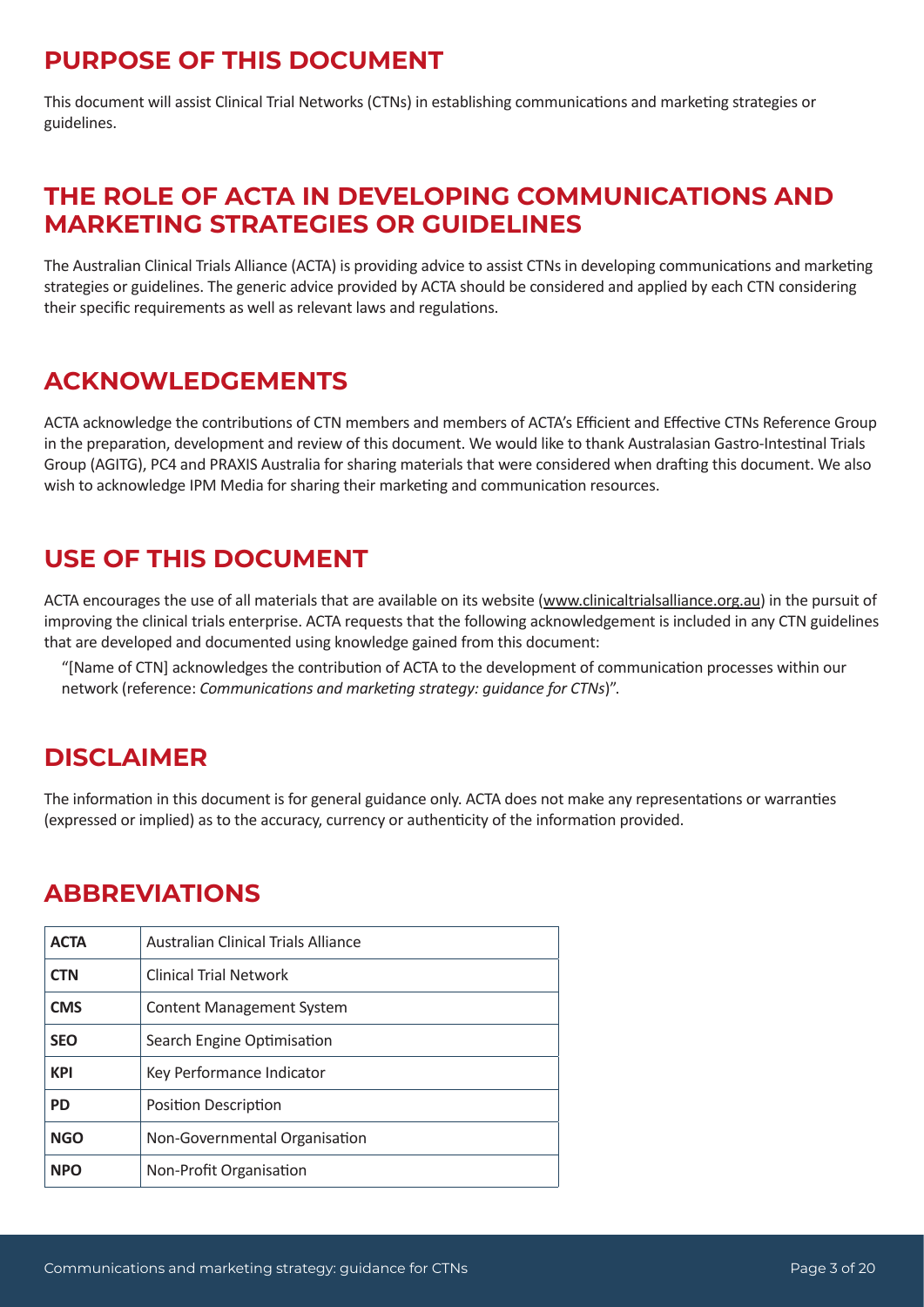# <span id="page-3-0"></span>**INTRODUCTION**

Clinical Trial Networks (CTNs) are collaborative groups of practicing clinician researchers (often several hundred per network) that come together to identify important clinical questions and design large multi-centre clinical trials to answer them. This creates an opportunity to address the communication needs and expectations of diverse stakeholders that includes, but is not limited to, researchers, clinicians, funding bodies, consumers, policy makers and the media. An essential tool for coordinating the complex communication challenges confronting a CTN is a communications and marketing strategy.

CTNs enhance the translation of clinical trial findings into clinical practice (https://clinicaltrialsalliance.org.au/about-acta/ clinical-trials-network). Many of the CTN functions such as coordinating research prioritisation, grant applications, site selection, recruitment of clinical research participants, fundraising, dissemination of study results and implementation of study findings are intricately linked to a communications and marketing strategy.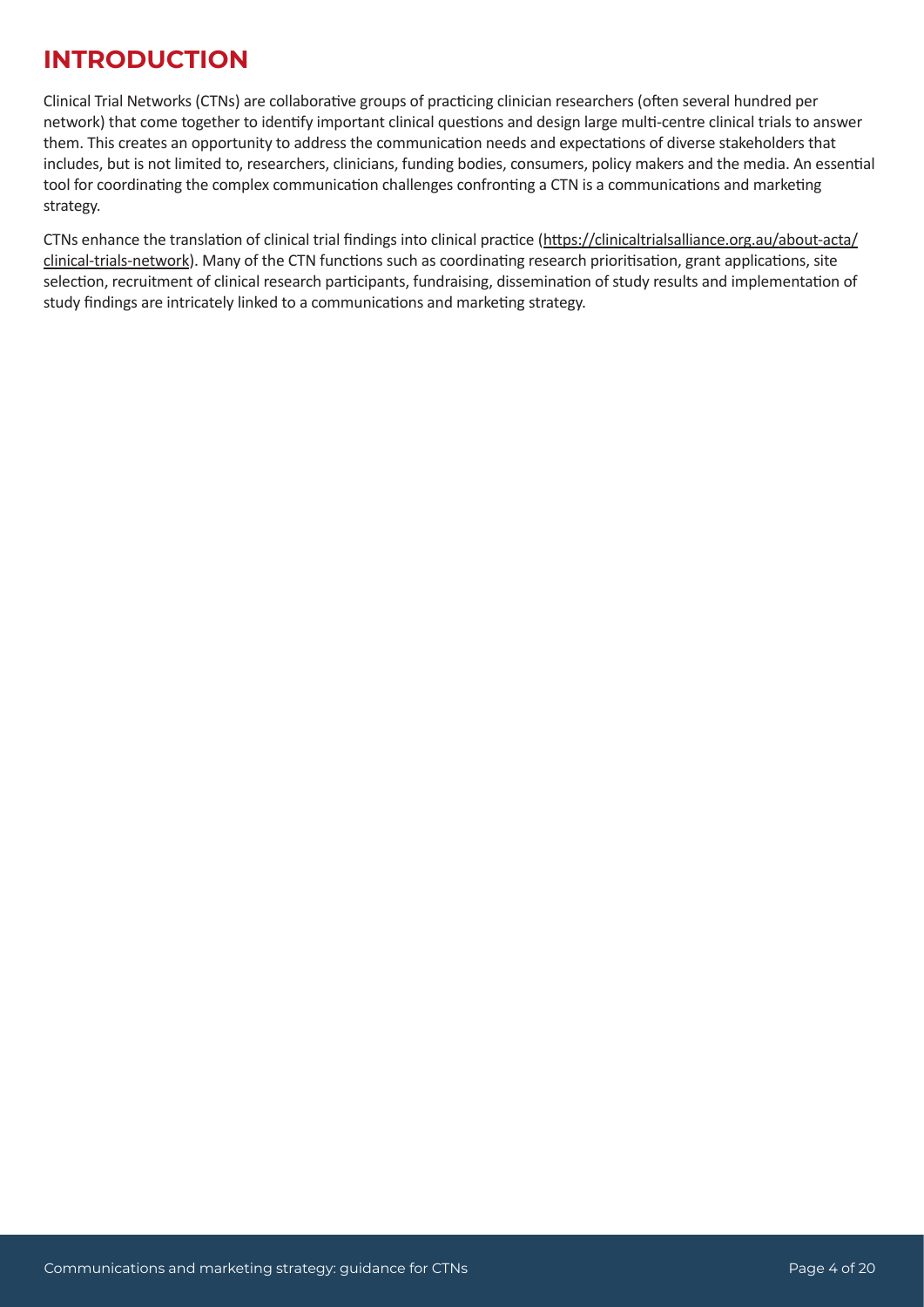# <span id="page-4-0"></span>**WHY COMMUNICATIONS AND MARKETING?**

The purpose of a communications and marketing strategy is to strategically coordinate a CTN's external and internal messages, promotion and media to positively impact on the CTN's perceived value.<sup>1</sup>

The AEG Corporation<sup>2</sup> provides a simple definition of a communications and marketing strategy as, "the strategy used by a company or individual to reach their target market through various types of communication. It includes your *message* (what is to be said/asked), the *medium* (where it is to be said), and the *target* (to whom your message is reaching)".

The intersection between communication, marketing and organisational strategy is shown in Figure 1.



**Figure 1:** Linkages between a Strategic Plan and marketing and communications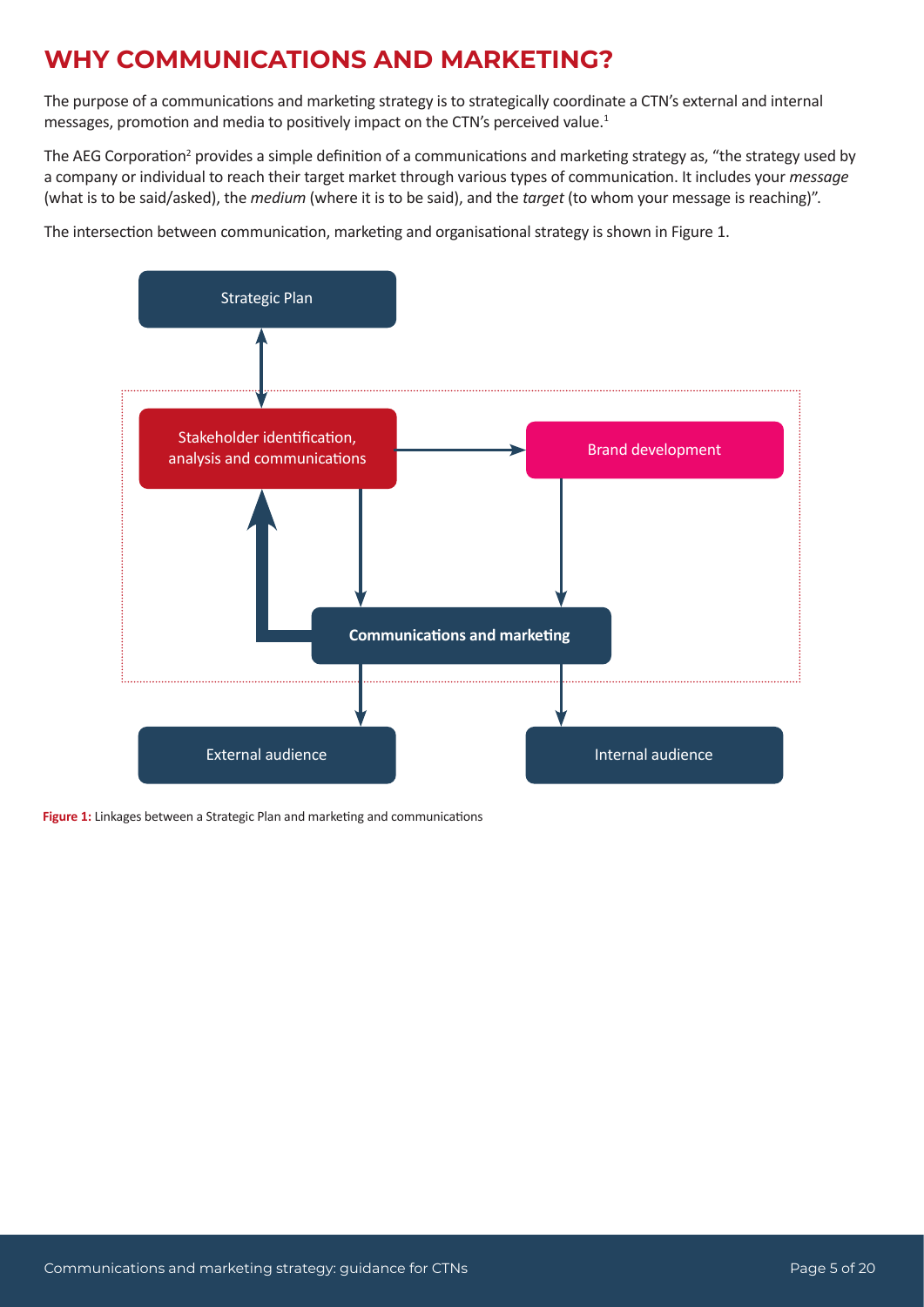# <span id="page-5-0"></span>**ELEMENTS OF A COMMUNICATIONS AND MARKETING STRATEGY**

### **GOALS**

The definition of specific goals should guide the implementation of a communications and marketing strategy. Goals relevant to a CTN could include:

- $\blacksquare$  Raising awareness of a specific disease
- n Raising awareness of the role of clinical trials in evidence-based practice or advancing healthcare
- Establishing the CTN as a 'thought leader' organisation
- **n** Communicating information including CTN policies, procedures, mission, and strategy to enhance transparency and engagement
- $\blacksquare$  Raising awareness of a particular clinical trial that may indirectly assist with patient recruitment
- $\blacksquare$  Attracting new members, consumers or donors
- $\blacksquare$  Attracting sponsorships.

### **RESOURCES**

The scope and maintenance of an effective marketing strategy will be determined by available resources. Various tools in paid and unpaid versions can assist with these activities. Suggested components of a marketing strategy and relevant activities to maintain its effectiveness are outlined below.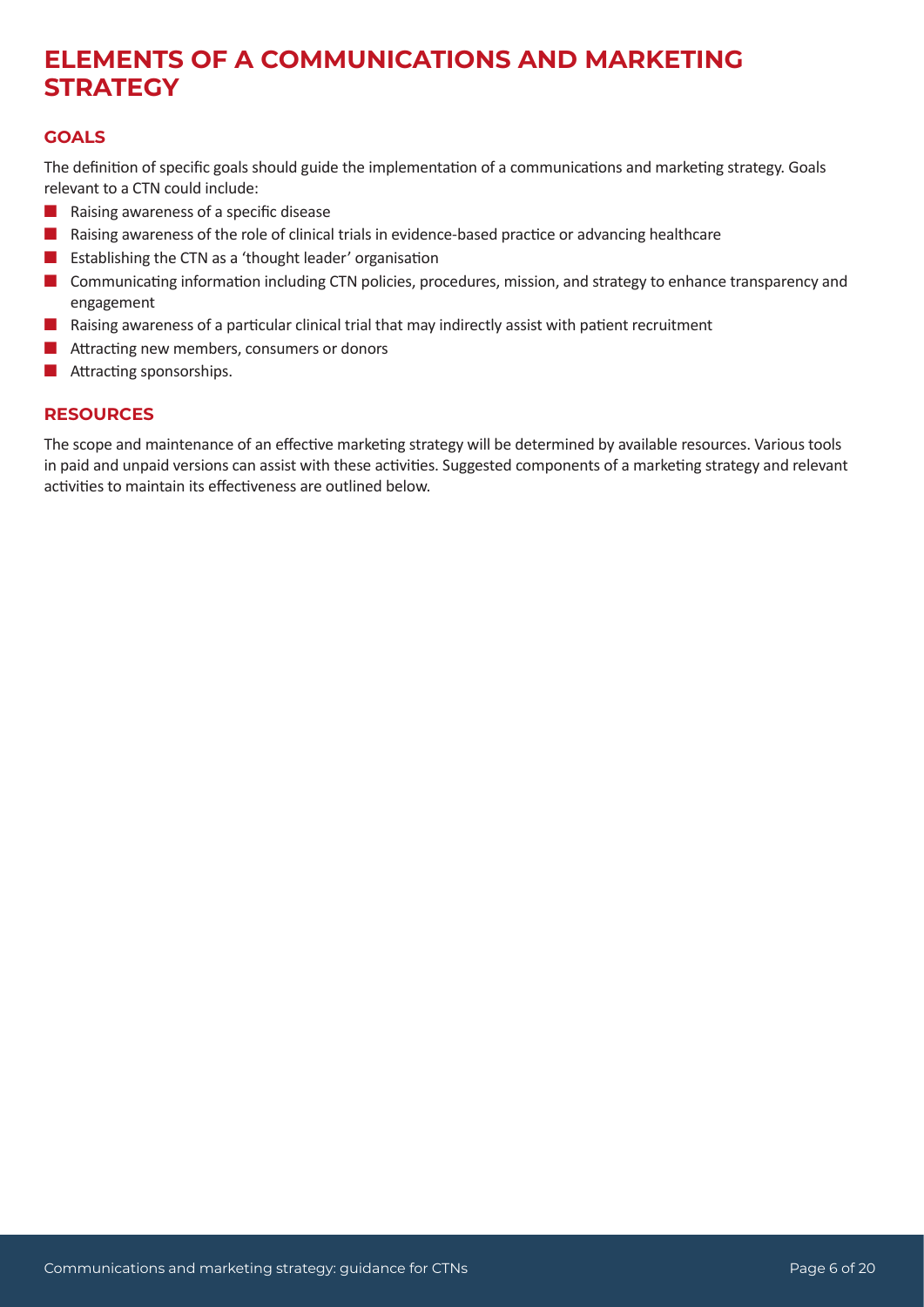# <span id="page-6-0"></span>**CTN WEBSITES**

# **WHY CTNs NEED A WEBSITE?**

There are a range of reasons that CTNs need a functioning website:

### **n** Being found on the internet

In 2020, 88% of Australians have access to the internet, and more people are gaining access every day. The internet has become the primary source of information for many. It is now an expectation that every organisation will have a functioning website and in turn, an organisation without a website may not be easily accessible to audiences.

### **n** Distributing information

When people browse through a website, they are searching for information. A high-quality website should distribute information that people are searching for. Information like reports, articles, studies, and resources need to be shared for people to access them. This information can also be accessed remotely from anywhere with an internet connection.

# **n** Brand differentiation

Each CTN has a unique brand and they need to differentiate and stand out from each other. A website is an excellent branding tool to highlight this uniqueness.

### **n** Patient recruitment

As mentioned previously, having a website helps your clinical trial organisation to be found on the internet which in-turn can lead to many positive outcomes, for example increased patient recruitment. A website can also host information that can educate patients and their carers about why they should consider supporting or being involved in clinical studies.

# **How to build or rebuild a website**

Building or rebuilding a website can feel like a daunting task, however, there are many options available depending on the requirements and purpose of the site. It is possible to build a website without prior experience by using an online website builder, alternatively an external web development company can also be used.

# **Build it yourself solutions**

There are many website builders available online. These are designed to be used by people who have no prior experience building websites and they are a great low budget option for building simple websites.

# **Professional solutions**

Engaging with an external website developer is often the best option when building or rebuilding a website. They will produce professional results which will often be superior to "build it yourself" solutions.

# **Factors to consider when designing a website**

# **Website content management system (CMS)**

A website CMS is how a website is built, edited, and updated. There are many options for website content management systems and one of the most popular platforms is WordPress. WordPress is widely used by website developers because it is intuitive to use. This makes simple updates to a website, like uploading a blog article, quick and easy. A video explaining how a website content management system (CMS) could be useful for a CTN is available at: https://youtu.be/ggBI8Di6CCU

# **n** Goals of your website

Your website needs to have defined goals and objectives as this will make it easier to build. By defining these objectives, your website developer will be able to implement systems which allow you to track and monitor if these objectives are being achieved.

# **n** Search engine optimisation (SEO)

SEO is the process of maximising the number of visitors to a particular website by ensuring that the site appears high on the list of results returned by a search engine. SEO is an important consideration because it helps your website to be found by more people.

# **n** Analytics

Website analytics provide insights into how many people visit your website and how they interact with it. This information is important for informed decisions when adding future content or making changes to your website. Google Analytics is a free tool that allows you to monitor how people interact with your website. For many, this is considered the best platform for monitoring and recording analytics.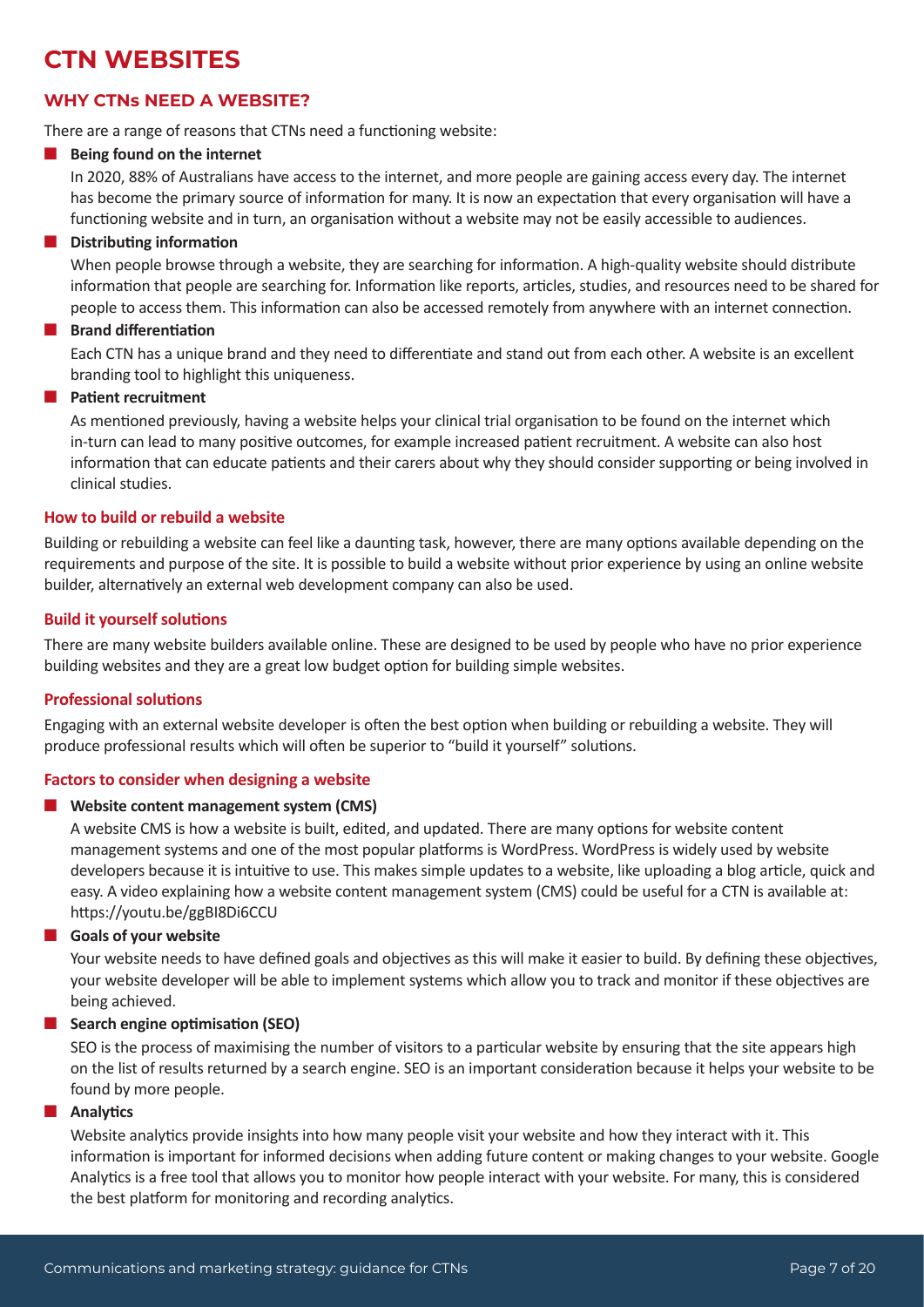#### <span id="page-7-0"></span>**n** User experience (Customer journey)

Considering how different audiences are going to interact with your website is extremely important. Producing a website journey map is an excellent way to get into the mind of your website's end users. Consider the goal of your audience and how they are going to achieve this goal, in the most user-friendly way.

#### **n** Mobile and desktop optimisation

Most people access websites through their smartphone or desktop computer. It is extremely important that your website works on both mobile devices and desktop computers.

#### **Tools for website development**

#### **n** Google Analytics

Google Analytics is a free tool by Google that allows tracking and monitoring how people use a website. This tool is the industry standard for monitoring website analytics.

#### **n** Google Search Console

Google Search Console is a free tool by Google that allows monitoring and optimising how a website is appearing in Google Searches. This tool is a fundamental part of SEO and needs to be installed within the website.

#### **n** Google Lighthouse

Google Lighthouse is a free tool by Google that measures the quality of web pages. The tool analyses and gives recommendations on how to improve performance, accessibility, best practices and SEO. This tool focuses on the technicalities of improving a website. This is a valuable tool for improving the quality of a website.

#### **n** Ubersuggest

Ubersuggest is a free online tool, like Google Lighthouse, that analyses and audits a website. However, some users find Ubersuggest more user friendly. It also offers recommendations about how to improve website content.

#### **SUMMARY**

CTNs should have a functioning website to help grow their brand. A successful website can be used to distribute information that audiences need or are searching for. For the best results, contracting a website developer will ensure the website is professional and optimised for both desktop and mobile devices.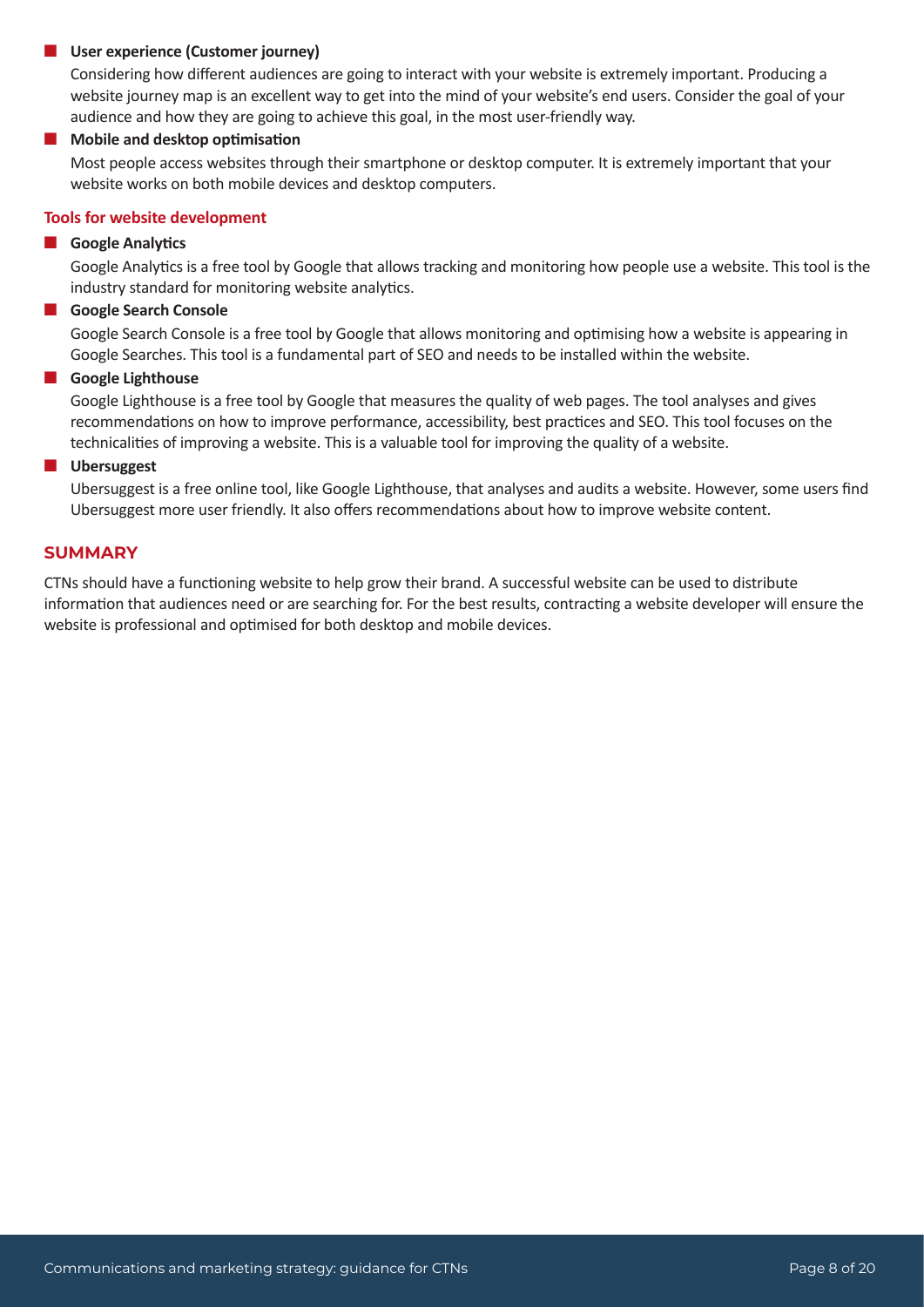# <span id="page-8-0"></span>**EMAIL MARKETING FOR CTNs**

### **WHAT IS EMAIL MARKETING?**

In the broadest sense, email marketing is the act of sending emails to a group of people to encourage a particular behaviour. Email marketing is a direct marketing technique that is extremely effective, that is why it is so commonly used. A video explaining how email marketing could be used by CTNs is available at: https://youtu.be/uIPk1X85N0I

### **WHY EMAIL MARKETING FOR CTNs?**

#### **n** Direct marketing and communication

Email marketing allows the message to be delivered individually to the reader rather than over mass media. Because of this, the reader places more value in the message and is more likely to take the time to read and consider the content. This in turn offers an excellent opportunity to communicate personably with audiences and stakeholders on a large scale.

#### **n** Cost effective

Email marketing offers incredible monetary value because it is very inexpensive to run campaigns. Producing an email marketing campaign can be done for as little as \$15 per month when using an email newsletter subscription service.

#### **Distributing information**

As mentioned previously, email is very personable, so the audience is more likely to consume the information. This lends itself to distributing information on a large scale. Information can be shared via written text, video and even audio messages.

#### **How to do email marketing?**

The first step to successfully running email marketing is to collect email addresses of customers and stakeholders. This can be done in a few ways. Initially email addresses of audience groups can be manually added to a database to get started. An email signup form can also be installed on a CTN website to encourage website traffic to join a mailing list.

Ideally it is good to segment an email audience into as many small defined groups as possible, depending on their interests. This will allow the delivery of information which is more relevant, and in turn will increase the effectiveness of the message.

The final step is to plan and design the emails. The emails can use different formats depending on your goal. A newsletter style email could use more imagery, graphics and big headings. Whilst a more personal email campaign could be written with plain text. It is worth experimenting with different email formats to see which produces the best results.

### **TYPES OF EMAIL MARKETING CAMPAIGNS**

There are several types of email marketing campaigns. They each offer unique advantages for different situations depending on where the reader is in their unique journey. Often, using a combination of these strategies brings the best results.

#### **n** Drip campaigns

Drip campaigns are a set of predetermined emails which are delivered to new audience members when they join a mailing list for the first time. These emails are often spaced out over time, so the reader is not overwhelmed with too many emails. Drip campaigns are excellent for introducing the reader to information about a CTN and the services they offer. Drip campaigns are also extremely low cost because they only have to be designed once and then they can be delivered automatically.

#### n **Newsletter campaigns**

Newsletters campaigns are the most common email marketing tools and involve sending out emails on a regular basis. This is great for keeping an audience engaged with a brand and informing them about new opportunities. This type of campaign is more time consuming because new emails need to be written and designed each time.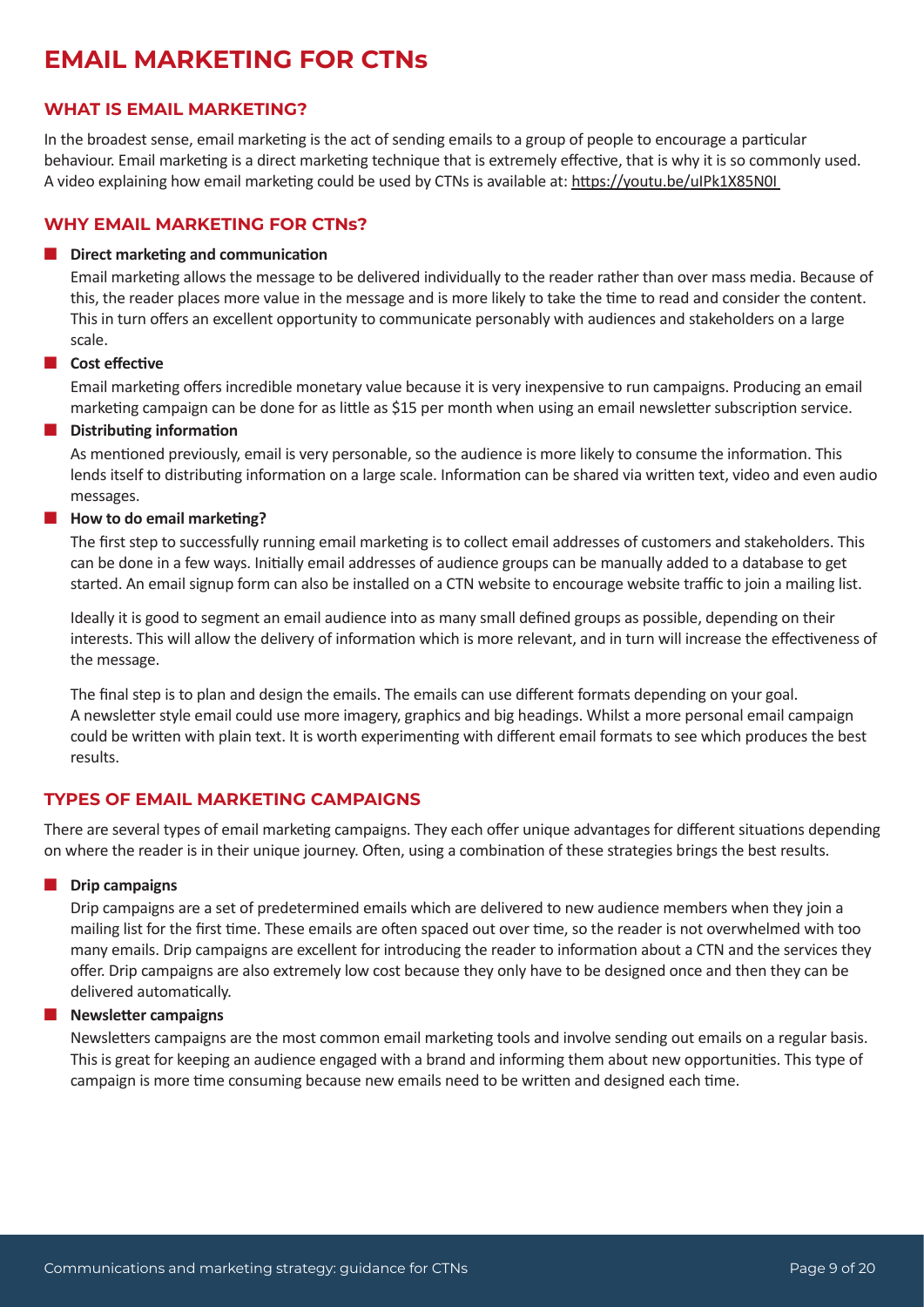# <span id="page-9-0"></span>**DATA DASHBOARDS FOR CTNs**

# **WHAT ARE DATA DASHBOARDS?**

Data dashboards are online tools that visually display and track key data metrics. Each dashboard is customised to show key data that reflects the health of each part of the organisation. Data dashboards work by linking to the online accounts of your CTN, so almost any online platform can be connected to a data dashboard. A video explaining how digital dashboards could be used by CTNs is available at: https://youtu.be/Sl1-6czzma4



**Figure 2:** Examples of data dashboards

# **PURPOSE OF DATA DASHBOARDS**

#### **n** Communication of data

Communicating and presenting data can be challenging. Data dashboards simplify data and present it in an engaging and more meaningful visual manner. Importantly, this allows the results to be communicated and understood by everyone in a team regardless of their prior knowledge.

#### **n** Accountability

Data dashboards track and present the health of digital engagement and systems, allowing actions to be held accountable. This is important because it will allow the justification of spending money on various products and services if here is an increase in engagement results.

#### **System optimisation**

The first step in optimising a system is recording and tracking key performance indicators (KPIs). Data dashboards achieve this by recording and tracking these KPIs.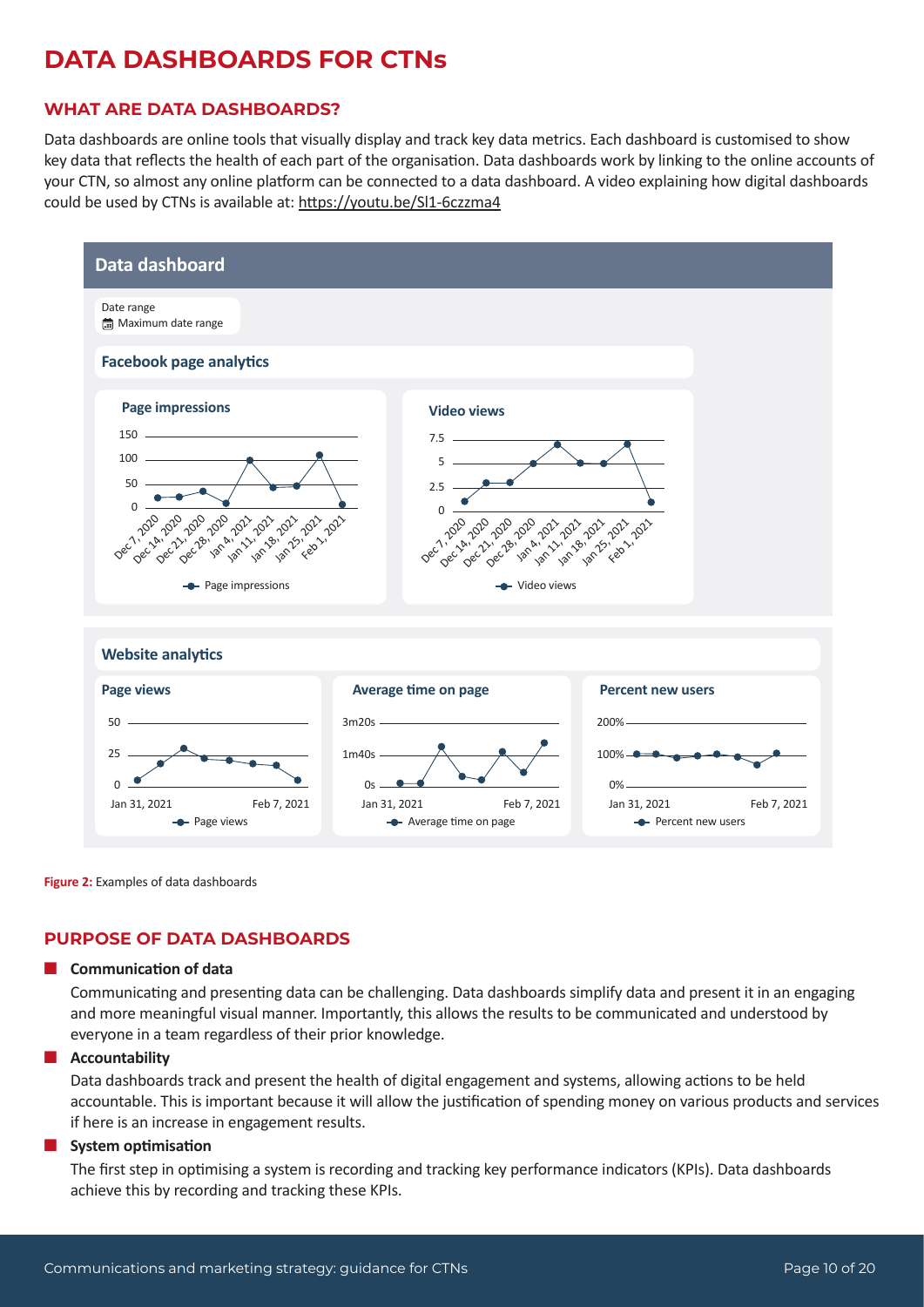### <span id="page-10-0"></span>**HOW TO SET UP A DATA DASHBOARD**

#### **1. Choose a data dashboard platform**

There are plenty of data dashboard platforms available online and most of them offer similar features and are competitively priced. Find a platform that suits the CTNs needs and offers excellent customer support.

#### **2. Decide on the systems to track**

Data dashboards can connect to many online platforms, therefore allowing them to track different systems. Common systems to monitor are social media channels, email marketing, any paid online advertising, SEO, and website interactions.

#### **3. Identify the key metrics within each system**

Decisions need to be made about which metrics will be used to assess the effectiveness of the system. The simpler the metrics, the easier the data will be to understand. Two to five key metrics per system is a good amount, this gives enough information without being overwhelming.

### **4. Compiling and designing your data dashboard**

Each dashboard should be as visually appealing as possible to make the information easy to understand.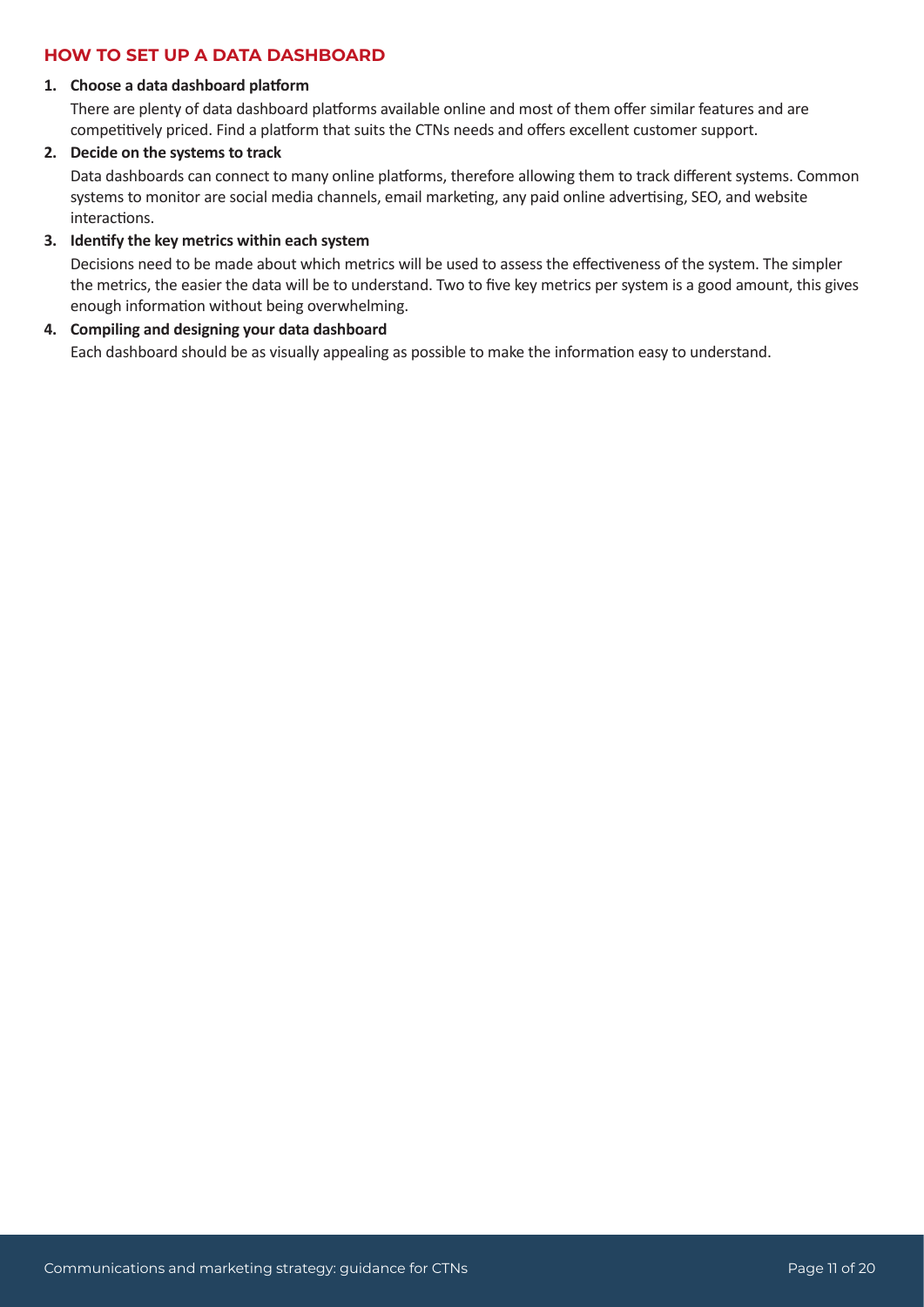# <span id="page-11-0"></span>**SOCIAL MEDIA FOR CTNs**

### **WHY SOCIAL MEDIA?**

#### **n** Awareness

On average, people in Asia/Oceania spend 2 hours and 16 minutes on social media each day. This is a phenomenal amount of time and creates an excellent opportunity to reach and engage with these people. Being on social media lets more people find an organisation and increases awareness.

#### **n** Distributing information

When people are using social media, they are consuming large amounts of information across articles, videos, audio files and graphic media. Clinical trials collect and produce large amounts of extremely important information, social media is an excellent channel to disseminate this information to the public.

### **WHICH SOCIAL MEDIA CHANNELS ARE RECOMMENDED FOR CTNs?**

#### **n** Appropriate social media channels

CTNs tend to follow a business model and their use of social media needs to reflect that. It is important that you stick to using appropriate social media channels. In Australia, popular and professional social media channels include Twitter, Facebook and LinkedIn.

#### **n** Diverse social media channels

CTNs need to reach a diverse audience when recruiting for trials and research. It is also important that CTNs are on social media channels that reach diverse cultural groups. Channels like WeChat, WhatsApp and QQ are all extremely popular internationally. Using these channels will help to reach international audiences in Australia.

A video explaining how social media could be used by CTNs is available at: https://youtu.be/7bOK6I50yOU

### **BASIC RULES OF SOCIAL MEDIA FOR CTNs**

#### **n** Complete your profile

Taking the time to properly fill out and complete a profile on social media is very important. Make sure that all information is accurate and represents the brand to the highest level. Consistency across social media channels is good for a coordinated online presence.

#### **n** Resonate with your audience

When posting on social media it is important to resonate and identify with the intended audience. Take the time to get into the mindset of the audience and understand their needs and desires. This will help social media posts resonate better with the target audience.

#### **n** Quality over quantity of posts

Posting on social media can be a time-consuming activity however, it can be very rewarding with the fight content. Taking the time to produce high quality social media posts will get better results and engagement than unplanned or rushed content. Remember that every social media post represents the CTN and its brand.

#### **Have a plan**

Simplify posting by creating a social media schedule. This can help to link content with important dates or events for the CTN, the sector, or the community in general.

### **TOOLS FOR SOCIAL MEDIA**

#### **n** Canva

Canva is a free online design and photo editing tool that many people find to be very user friendly. This can be helpful for creating graphics for social media content.

#### **n** Google keyword planner

Google keyword planner is a free tool that tells how many people are searching for specific keywords. It can be useful for discovering trends and popular queries related to clinical trials.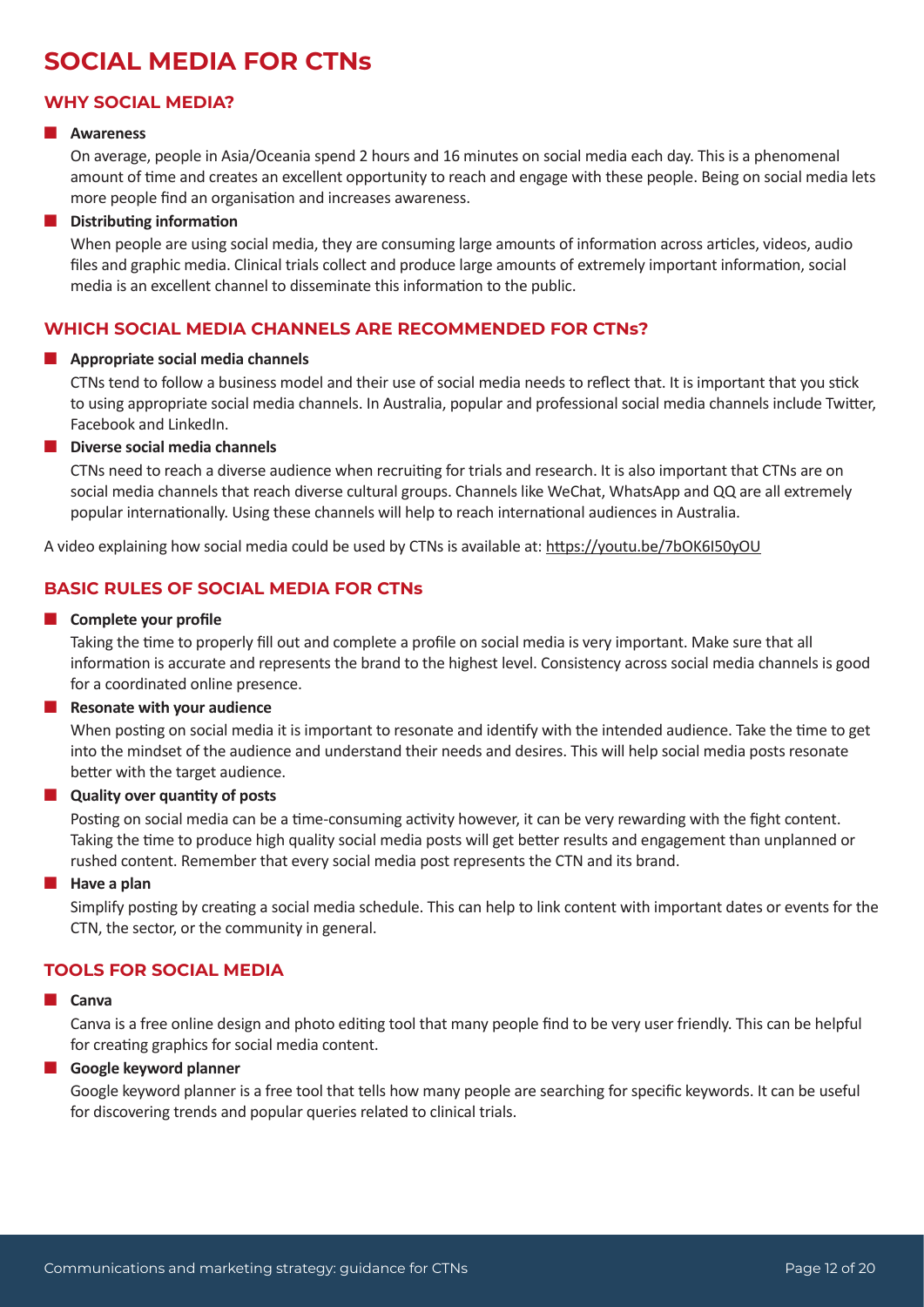Strategies a CTN may consider to harness their social media activities include:

- Using the communications resources of a parent organisation (e.g. develop a CTN website as a microsite, include CTN updates in a parent entity newsletter)
- **n** Using the communication resources of consumer organisations (e.g. patient advocacy or fundraising groups)
- **n** Harnessing the communication potential of the membership including direct communication with peers (verbal or email), social media 'shares and likes'
- E Establishing committees to design the communications strategy, create marketing content, write research publications, or manage events.
- Hire specific CTN employees or outsource providers to undertake communications roles. A suggested PD for a Communications and Marketing Officer for a CTN is included in this document (see Table 3 on page 17).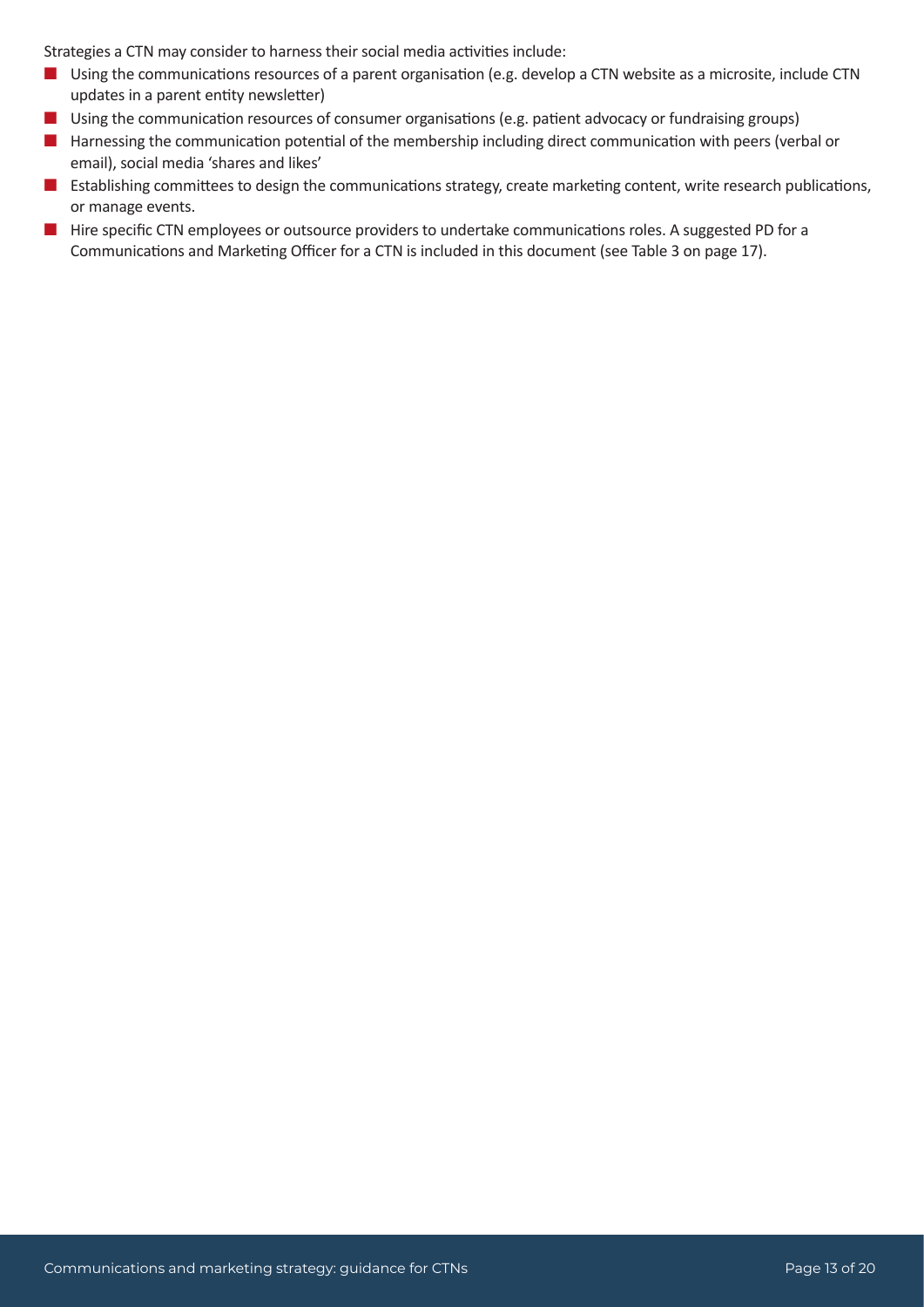# <span id="page-13-0"></span>**STAKEHOLDER/AUDIENCE IDENTIFICATION, ANALYSIS AND COMMUNICATIONS**

### **STAKEHOLDER/AUDIENCE IDENTIFICATION**

Identifying a CTNs stakeholders/audiences, and their preferred communication channels, can assist in prioritising resources and focus for a communication marketing strategy. Stakeholder identification is an iterative process that should continue throughout the life of the CTN, as well as throughout the life cycle of all clinical research projects that the CTN undertakes.

Table 1 shows an example list of potential stakeholders/audiences for a CTN however this list will vary depending on the individual CTN and their individual setup.

After identifying stakeholders/audiences, it is important to analyse the power, influence, and interests that each of these individuals can have on a CTN and its brand. A useful tool to analyse stakeholders/audiences is shown in Figure 3. A detailed stakeholder communications plan (introduced in Table 2) can then be developed based on this detailed analysis.

**Table 1:** Example CTN stakeholders/audiences (adapted from Pandi-Perumal, et al.<sup>3</sup>).

| <b>Board of Directors</b><br>Project team<br>Principal Investigators<br>Universities<br><b>Clinical Research Coordinators</b><br>Community groups<br><b>Clinical Research Associates</b><br>Consultants<br><b>Functional Managers</b><br>Consumers                                                                                                                                                                                                                                                                                                               | Internal stakeholders/audiences |
|------------------------------------------------------------------------------------------------------------------------------------------------------------------------------------------------------------------------------------------------------------------------------------------------------------------------------------------------------------------------------------------------------------------------------------------------------------------------------------------------------------------------------------------------------------------|---------------------------------|
| <b>Medical Directors</b><br>Government agencies<br>Healthcare stakeholders<br><b>Operations Manager</b><br>Other Clinicians involved in the project<br>Industry partners<br>Legislators/policy makers<br>Portfolio Manager/Program Manager<br>Media<br>Project Manager<br>Non-Governmental Organisations (NGO)<br><b>Project Management Office</b><br>Non-Profit Organisations (NPO)<br>Subject matter experts<br>Other businesses<br>Consultants<br>Research partners<br>Scientific community<br><b>Sponsors</b><br>Subject matter experts<br>Vendors/suppliers |                                 |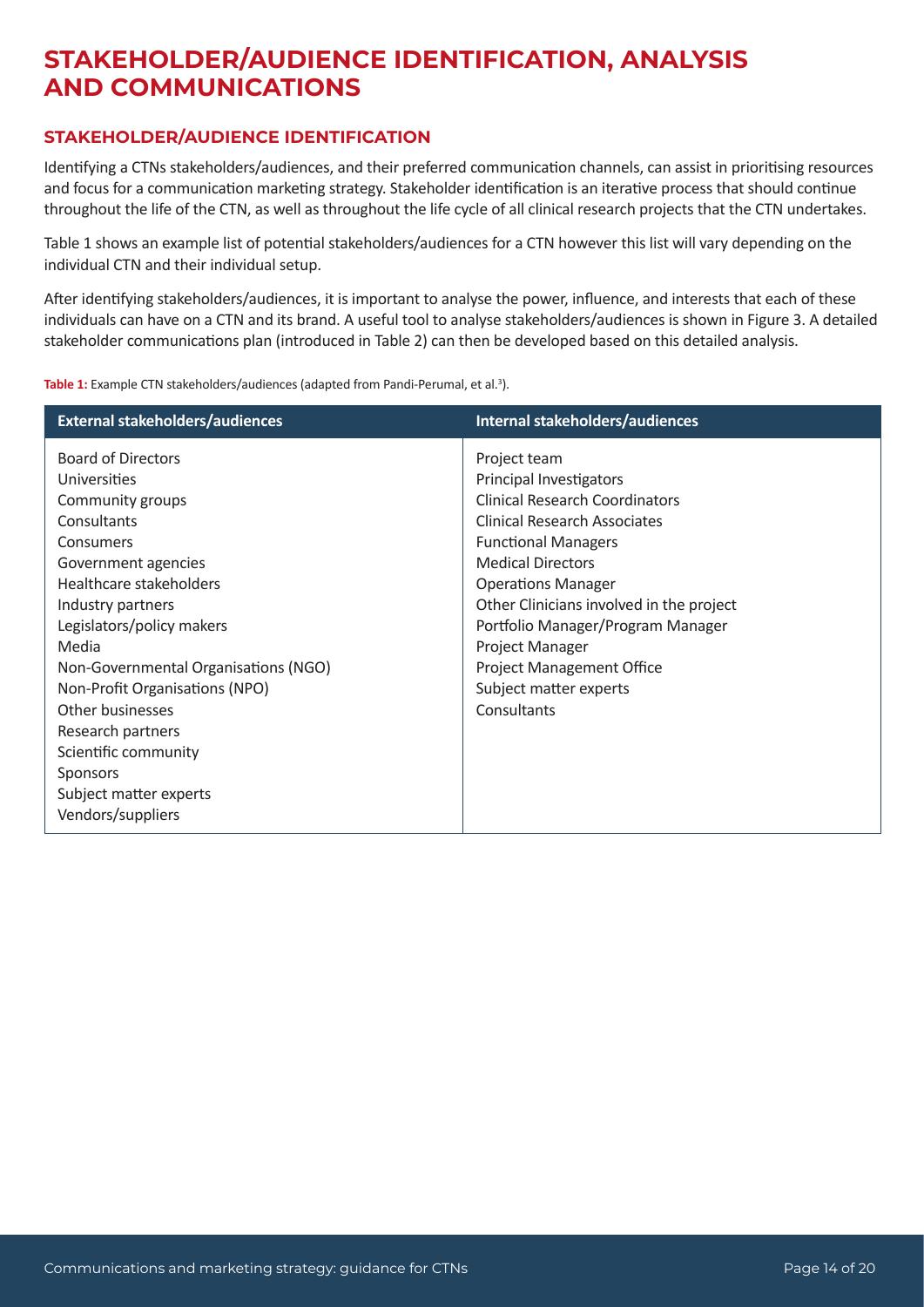

**Figure 3:** Stakeholder/Power Interest Grid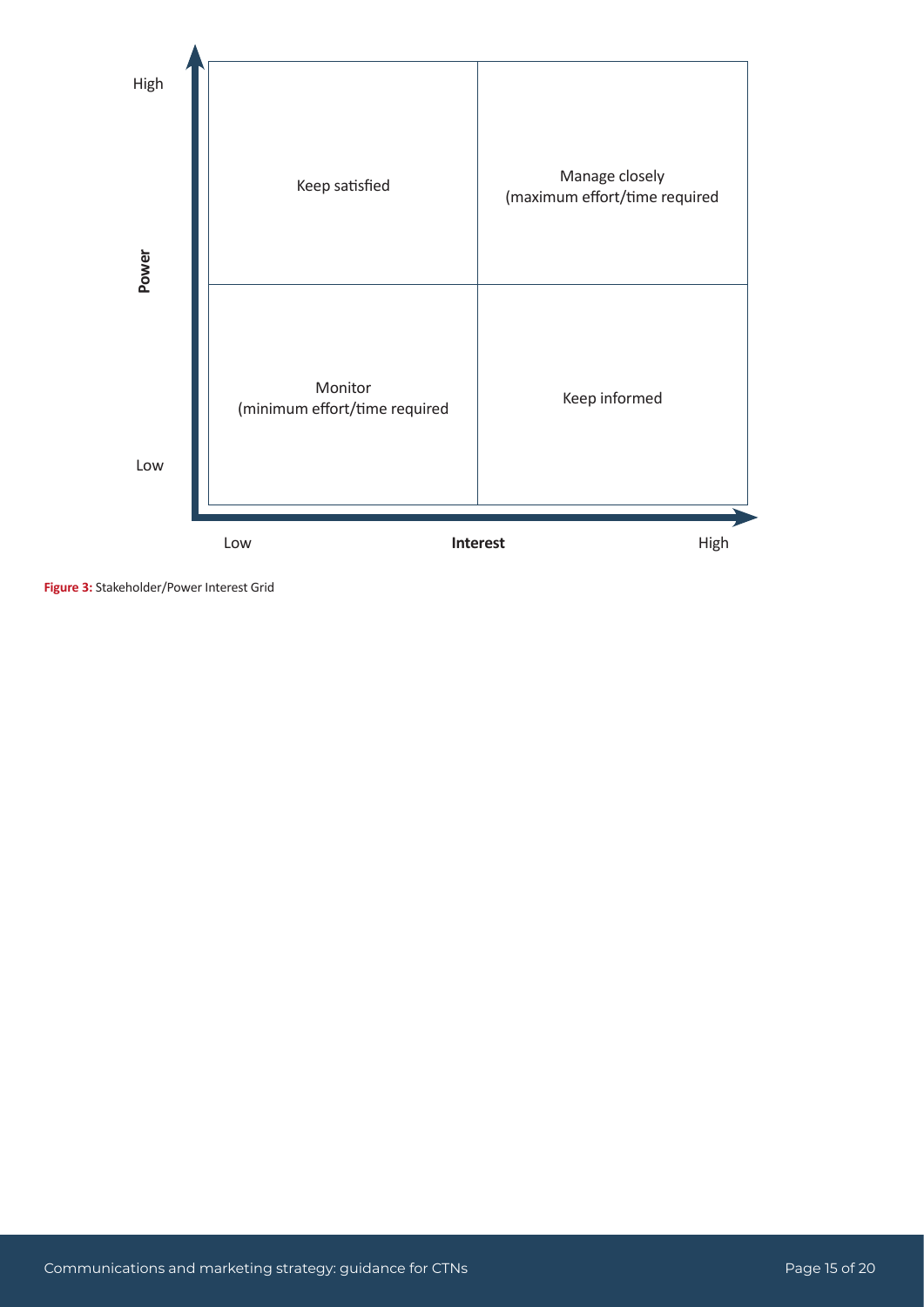#### **Table 2:** Stakeholder/audience communication plan

| Stakeholder/audience        | <b>Purpose of engagement</b>                                                             | <b>Mechanism of</b><br>engagement         | <b>Frequency</b> | <b>Responsibility</b>                                                                                |
|-----------------------------|------------------------------------------------------------------------------------------|-------------------------------------------|------------------|------------------------------------------------------------------------------------------------------|
| Example<br>CTN members      | To inform and progress programs<br>of work                                               | Annual Scientific<br>Meeting              | Annually         | <b>Executive Officer</b>                                                                             |
|                             |                                                                                          | Scientific Committee<br>Meetings          | 3-4 per year     | <b>Executive Officer</b>                                                                             |
|                             |                                                                                          | Specialist Group<br>Meetings              | Ongoing          | <b>Executive Officer</b>                                                                             |
|                             | To harness input into the<br>network activities                                          | Workshops, surveys                        | As required      | Executive Officer,<br>Delegated communications<br>portfolio lead or<br><b>Communications Officer</b> |
|                             | To communicate plans and<br>program outputs                                              | CTN website and social<br>media           | Ongoing          | Delegated communications<br>portfolio lead or<br><b>Communications Officer</b>                       |
|                             | To facilitate the sharing of<br>ideas and expertise across the<br>Network                | Network website<br>Network events         | Ongoing          | Delegated communications<br>portfolio lead or<br><b>Communications Officer</b>                       |
|                             | To identify opportunities for the<br>network to improve its member<br>support activities | Member survey                             | Annual           | Delegated communications<br>portfolio lead or<br><b>Communications Officer</b>                       |
|                             | To engage existing members and<br>potential new members                                  | CTN website and social<br>media<br>Events |                  | Delegated communications<br>portfolio lead or<br><b>Communications Officer</b>                       |
| Sponsor                     |                                                                                          |                                           |                  |                                                                                                      |
|                             |                                                                                          |                                           |                  |                                                                                                      |
| General public/potential    |                                                                                          |                                           |                  |                                                                                                      |
| clinical trial participants |                                                                                          |                                           |                  |                                                                                                      |
|                             |                                                                                          |                                           |                  |                                                                                                      |
| <b>Community Advisory</b>   |                                                                                          |                                           |                  |                                                                                                      |
| Group                       |                                                                                          |                                           |                  |                                                                                                      |
|                             |                                                                                          |                                           |                  |                                                                                                      |
| Healthcare providers        |                                                                                          |                                           |                  |                                                                                                      |
|                             |                                                                                          |                                           |                  |                                                                                                      |
|                             |                                                                                          |                                           |                  |                                                                                                      |
| Media                       |                                                                                          |                                           |                  |                                                                                                      |
|                             |                                                                                          |                                           |                  |                                                                                                      |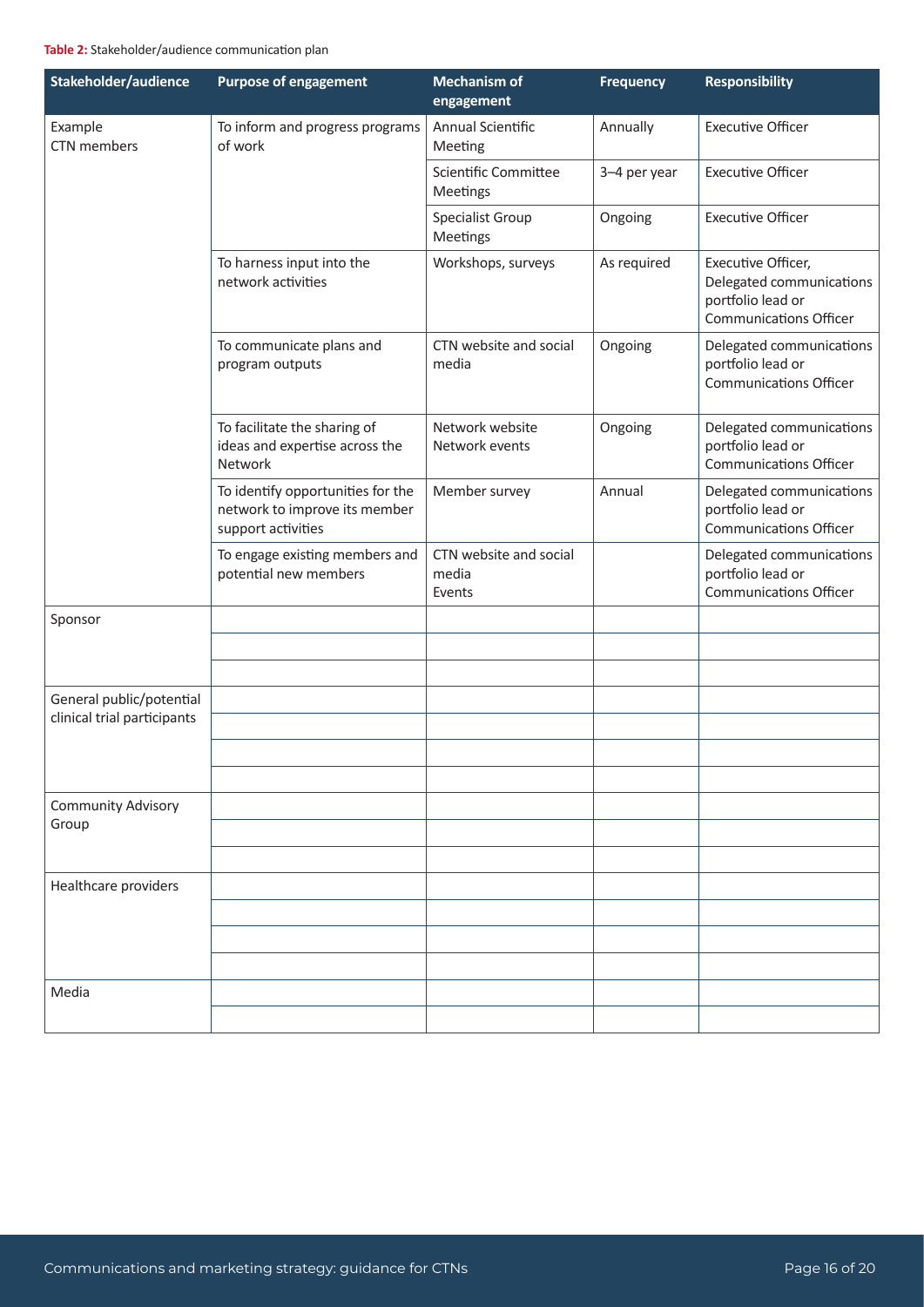# <span id="page-16-0"></span>**BRAND DEVELOPMENT**

Brand identity is both the visible elements of a brand, including colour, design and a brand's logo; and the less tangible components such as voice, tone, personality, and values that support delivery and adherence to the CTN mission. It is how a CTN presents itself to the public and distinguishes itself in the mind of its stakeholders/audiences, while staying true to its mission. Put simply, brand identity is what a CTN, its stakeholders/audience, and prospective stakeholders/audiences see and feel about a brand.

Various tools exist to help define and maintain an organisation's brand. Figure 4 represents an exercise to determine the invisible elements of a brand.

**Brand vision**  With research, guidance, and commitment; we can reach our target. **Brand personality** Resilience, courage, patience. **Brand essence** Determination, inclusiveness. **Brand promise** Using evidence to improve the quality of life for all Australians affected by obesity. **Brand attributes Collaboration** Leading our researchers, food industry and consumers towards a collective goal and strategy. **Passion** Fully committed to ending the obesity epidemic. **Diversity** Ensuring that all community groups in Australia are included in our research. **Willingness** Having a will to accomplish all our set goals.

Figure 4: Brand description for a fictional Australian obesity research network

Physical tools that can support adherence to a CTN brand include:

- **n Logo:** An identifiable and meaningful image or text that will be used to visually represent your brand.
- **n Tag line:** A short sentence or phrase that succinctly captures what a CTN does or wants to be known for.
- **n** Style guide: A document that provides guidance on the CTN brand which often includes rules or guidelines on logo use, colour palette, fonts, photography style, language and tone. A style guide ensures there is brand consistency across all channels which helps with brand recognisability, as well as maintaining a professional and stable brand representation.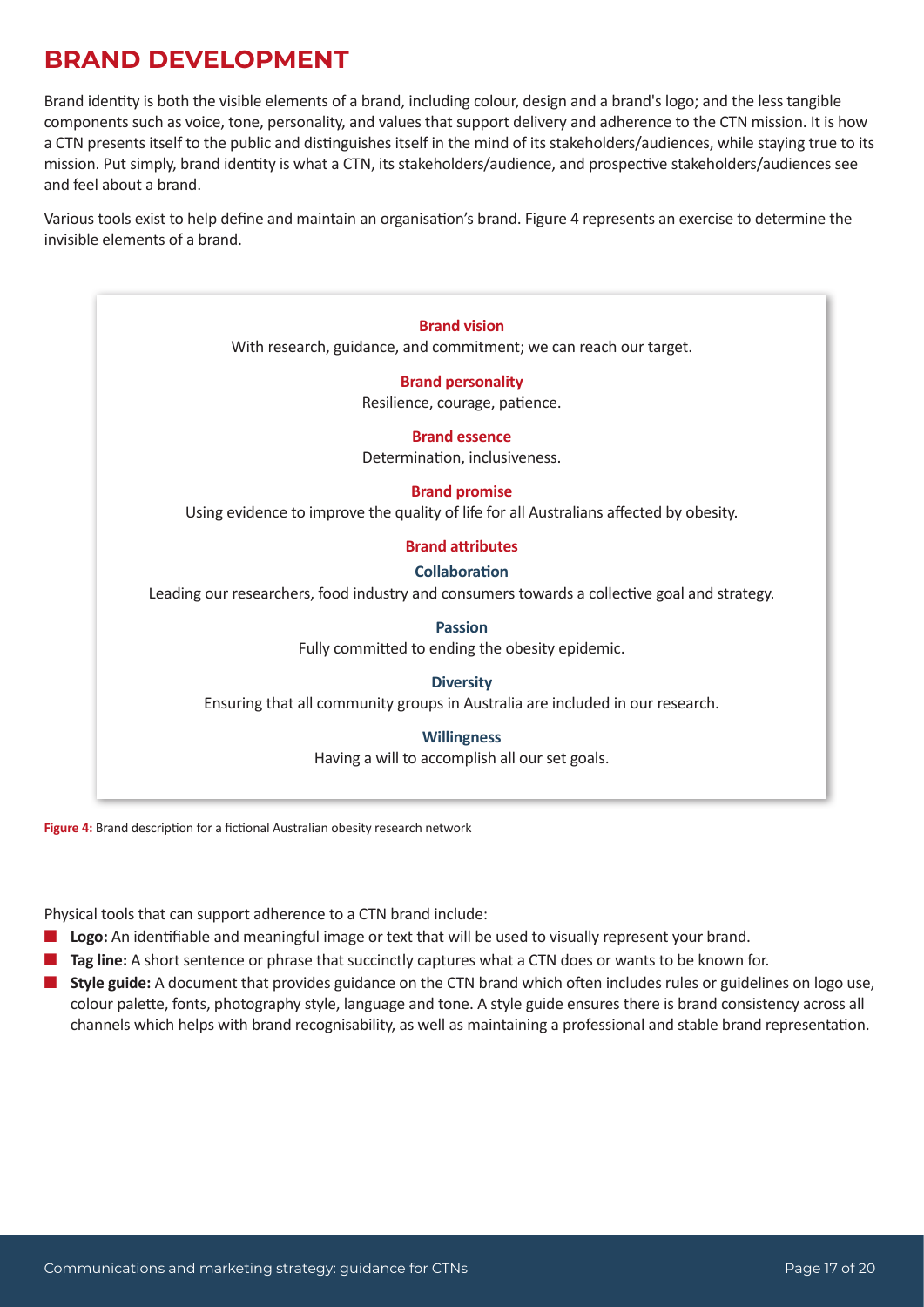### <span id="page-17-0"></span>**DEDICATED COMMUNICATION AND MARKETING RESOURCES**

If appropriate, your CTN may decide to recruit dedicated communications and marketing team members to bring new experience/skills and lead promotional activities. It is acknowledged that this may not always be possible for CTNs however, for those that are considering recruitment, Robinson, et al.<sup>4</sup> made the following recommendations regarding the composition of a communications and marketing team for clinical trials:

- $\blacksquare$  The team should consist of a variety of members including scientific, communications and community engagement experts.
- A Communications Officer is recommended. The potential roles and responsibilities of this role are described in Table 3.
- $\blacksquare$  The CTN team may also benefit from other technical support staff including information technology and business analysts.
- $\blacksquare$  The involvement of a senior leader of the CTN team is highly recommended. This could be a Network Executive Officer or any other senior network leader.
- The composition of the team should be adaptable and could include external communication experts when needed.

#### **Table 3:** Example roles and responsibilities of a Communications Officer

| Support in the production and review of CTN member newsletter and consumer magazine          |
|----------------------------------------------------------------------------------------------|
| Maintain and update a CTN website                                                            |
| Support with the distribution of routine email marketing to members                          |
| Support with maintaining and updating a ClinTrials App                                       |
| Support in writing, preparation, and distribution of fundraising e-communications            |
| Support in maintaining and updating fundraising websites and platforms                       |
| Maintain and update CTN website fundraising pages                                            |
| Support in the development of updates for social media (e.g. Twitter, Facebook and LinkedIn) |
| Work with external suppliers to prepare event collateral and materials.                      |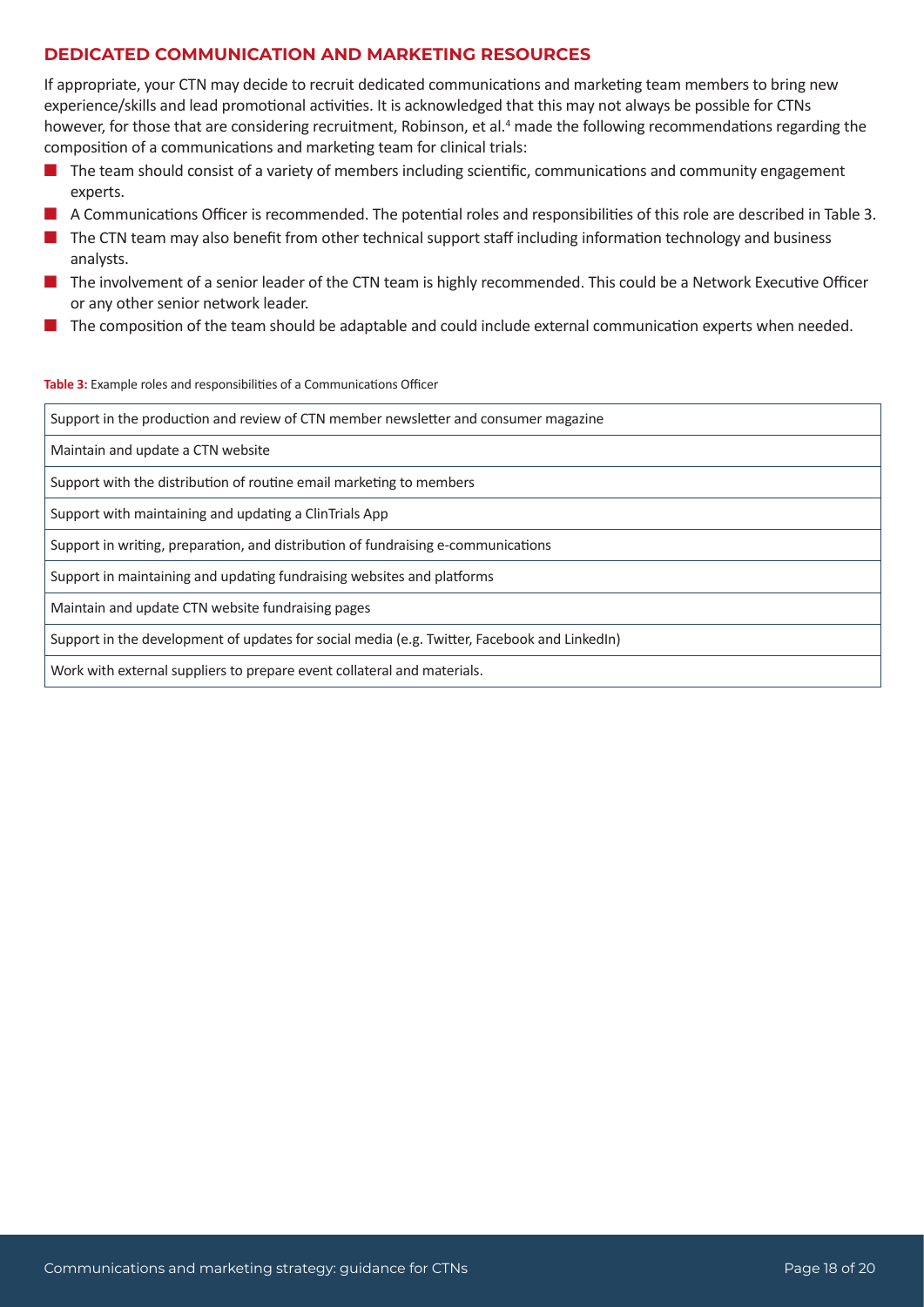# <span id="page-18-0"></span>**REFERENCES**

- 1. Melewar, T. C., et al. (2017). Integrating identity, strategy and communications for trust, loyalty and commitment. *European Journal of Marketing, 51*(3), 572–604.
- 2. http://www.aeg-corporation.co.uk/marketing-services/
- 3. Pandi-Perumal, S. R., et al. (2015). Project stakeholder management in the clinical research environment: how to do it right. *Frontiers in Psychiatry, 6*, 71.
- 4. Robinson, E. T., et al. *Communications handbook for clinical trials: strategies, tips, and tools to manage controversy, convey your message, and disseminate results*. FHI 360.